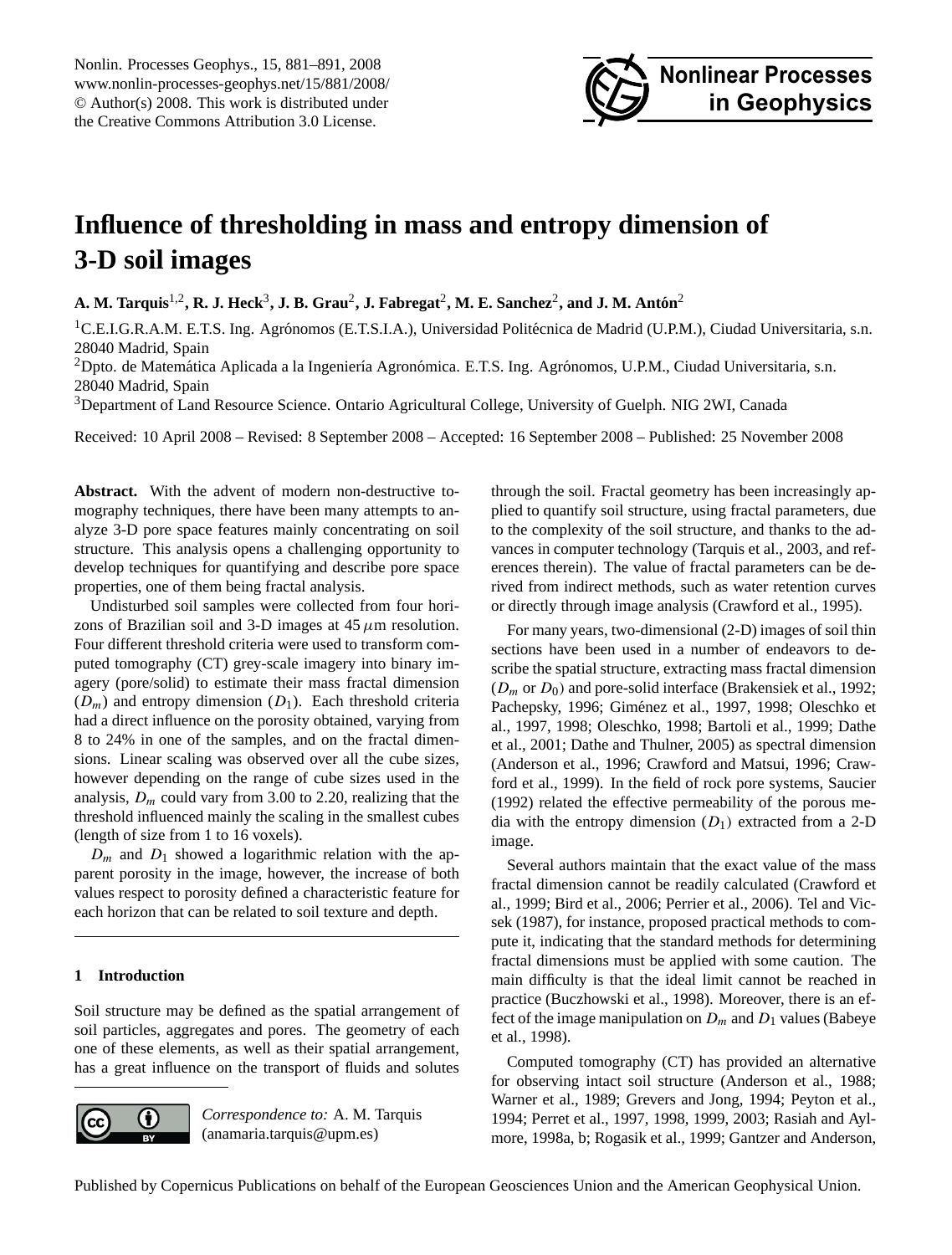| Horizon | Depth      | Consistency   |              | Density (kg dm <sup><math>-3</math></sup> ) |          | Particle Size Distribution (%) |         |      |      |
|---------|------------|---------------|--------------|---------------------------------------------|----------|--------------------------------|---------|------|------|
|         | (cm)       | Drv           | Moist        | Bulk                                        | Particle | C. Sand                        | F. Sand | Silt | Clay |
| A2      | $10 - 35$  | slightly hard | very friable | 1.4                                         | 2.7      | 62                             | 24      |      |      |
| AВ      | $35 - 57$  | slightly hard | friable      | 1.5                                         | 2.7      | 26                             | 53      | 4    |      |
| Bt2     | $98 - 152$ | slightly hard | friable      | 1.4                                         | 2.7      | 21                             | 40      | 4    | 35   |
| Bt/Bw   | 150–190    | slightly hard | friable      | 1.3                                         | 2.7      | 18                             | 37      | 10   | 35   |
|         |            |               |              |                                             |          |                                |         |      |      |

**Table 1.** Physical properties of selected horizons of Argissol, as per Melo and dos Santos (1996).

2002; Pierret et al., 2002; Anderson et al., 2003; Rachmant et al., 2005; Gibson et al., 2006). The principal benefits of CT techniques are: reducing the physical impact of sampling, providing three-dimensional (3-D) information and allowing rapid scanning to study sample dynamics in near real-time (Rasiah and Aylmore, 1998b). Because of these benefits, CT scanning has been used to extract fractal dimensions related to soil structure. Peyton et al. (1994) evaluated the fractal dimension of macropore-scale density. Zeng et al. (1996) calculated fractal lacunarity in a silt loam soil. Several authors have dedicated their attention to the appropriate pore-solid CT threshold, before calculating mass fractal and surface fractal dimensions (Rogasik et al., 1999; Gantzer and Anderson, 2002; Perret et al., 2003; Rachmant et al., 2005). Recently, Gibson et al. (2006) compared three fractal analytical methods to quantify the heterogeneity within soil aggregates; in this work, the frequency distribution of pore and solid components was clearly dependent on thresholding, which could not be generalized.

As far as we know, they didn't quantify this effect on  $D_m$ and  $D_1$ . The aim of the present study is to evaluate the effect of the image thresholding value as well as the cube size on the calculation of mass fractal dimension  $(D_m)$  and entropy dimension  $(D_1)$ . To this end, soil images from four horizons, obtained from a Brazilian Argissolo (Melo and dos Santos, 1996) were analyzed to obtain these fractal dimensions applying four different thresholds.

#### **2 Materials and methods**

### 2.1 Soil studied

Intact soil samples were collected from four horizons of an Argissolo in the Brazilian Soil Classification (EMBRAPA SOLOS, 2006), or Ultisol (FAO Soil Classification), formed on the Tertiary Barreiras group of formations in Pernambuco state (Itapirema Experimental Station) presenting a hardsetting behavior, found throughout the coastal tablelands of northeast Brazil. The natural vegetation of the region is tropical, coastal rainforest. Macromorphology and micromorphology, mineralogy, as well as key physical and characteristics of this soil, have been studied, from a genetic perspective, by Melo and dos Santos (1996). Physical characteristics, of relevance to the current study, are provided in Table 1.

# 2.2 CT imaging and image pre-treatment

The intact soil samples were imaged using an EVS (now GE Medical. London Canada) MS-8 MicroCT scanner. Though some samples required paring to fit the 64 mm diameter imaging tubes, field orientation was maintained. Imaging parameters were 155 keV and 25  $\mu$ A.

Proprietary software (GE Medical), was used to reconstruct the 16-bit, 3-D imagery from the sequence of axial views. The resulting voxel size was  $45.1 \mu$ m. File sizes ranged from 70 to 200 Mb, which made subsequent processing of the entire volume practically impossible. Accordingly, one subvolume was extracted from each of the four original volumes (using GE Medical Microview); care was taken to ensure no edged effect of the subvolume. The subvolumes measured  $256\times256\times256$  units, corresponding to about 16.8 million voxels. A 3-D Gaussian filter in MicroView (GE Healthcare, 2006) was also run on each sub-volume to reduce noise, typical of CT imagery. An example of a typical 3-D imagery is provided in Fig. 1.

## 2.3 Binary thresholding of CT imagery

CT imagery of soil, like other digital imagery, typically contains a large proportion of mixed-voxels (voxels whose digital number is the weighted average of more than one constituent – such as a solid/air interface). To facilitate identification of constituent peaks in the grey-scale histogram, a 3-D filter, executed in NIH ImageJ (Rasband, 2006) was run on each sub-volume to mask voxels which differed by more than 0.1% from the surrounding neighborhood of 124 voxels  $(5 \times 5 \times 5)$  unit volume). Full details of this technique can be found in Elliot and Heck (2007). Histograms of the unmasked voxels were subsequently ported into OriginPro (Origin Lab Corporation, 2006); after smoothing the histograms (adjacent averaging of 25 levels), peaks were identified in the Peak Fitting Module. The major peak with the lowest mean digital number was taken to be that corresponding to the void space; the next major peak was considered to be solid material. Based on the central tendency and dispersions (assuming Gaussian distributions) of the two peaks,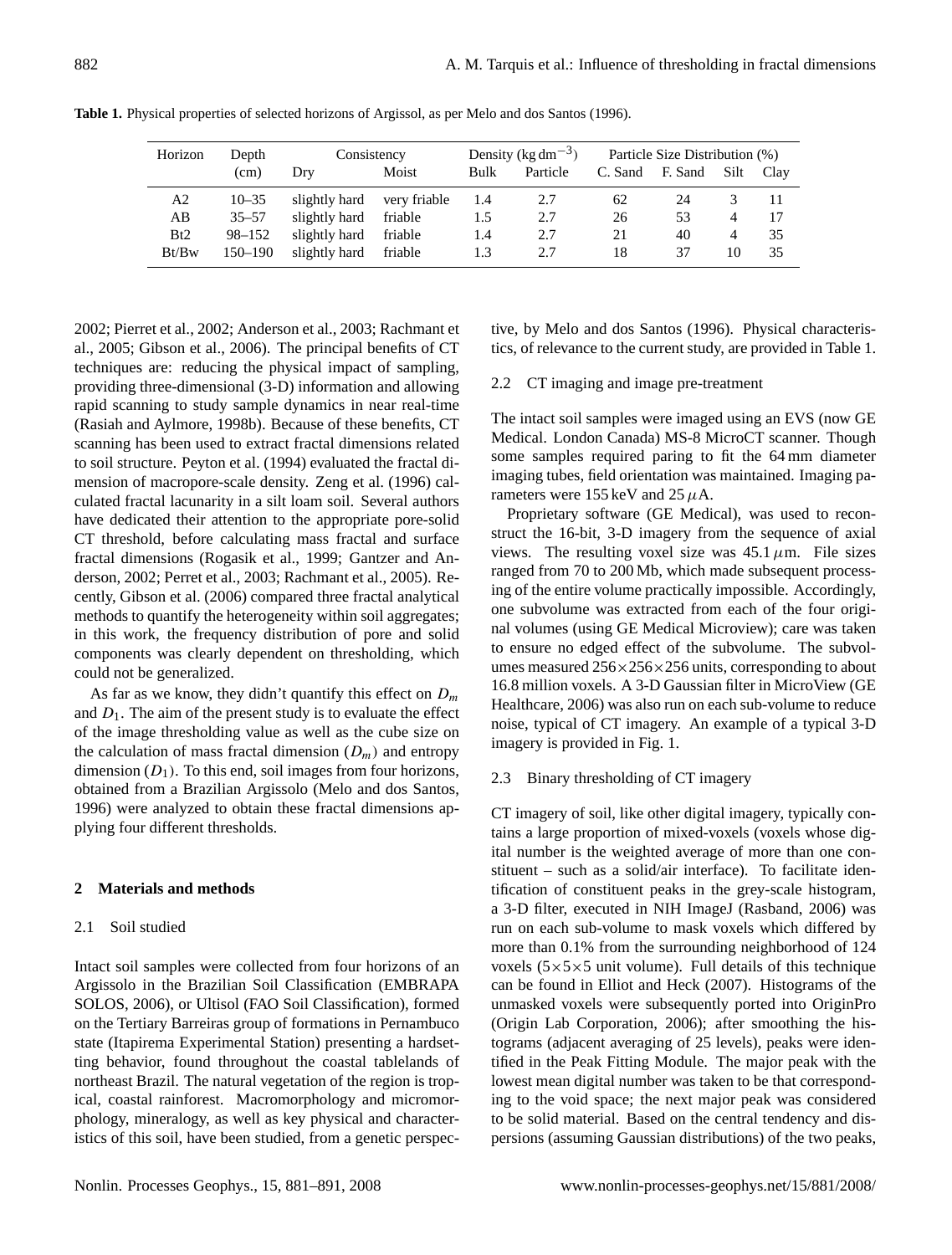



Figure 1. Typical grey-scale CT imagery (orthogonal planes) of sub-volumes for each of the **Fig. 1.** Typical grey-scale CT imagery (orthogonal planes) of sub-volumes for each of the horizons studied. Dark regions correspond to less attenuating regions (pores), lighter areas to solid components. Z-axis is vertical, with Z+ representing top of sample. Length of edge of cube is 11.54 mm.

for air and solid and d) mean of the central tendencies for four threshold values were identified (Fig. 2): a) lower 3rd standard deviation of solid (low probability containing solid); b) central tendency for air  $(\mu_{\text{CTair}})$ ; c) equi-probability value air and solid. Thresholds B and C are the most commonly used in soil science beside a subjective choice comparing the original and binary image by the experts, which we refuse to use in this study. Thresholds A and D were selected to have a total of four values to clearly study their influence on the fractal dimensions.

#### 2.4 Mass fractal dimension

The binarized image is considered to represent two basic phases: pores and solid. Fractal analysis (FA) in 3-D im-

horizons studied. Dark regions correspond to less attenuating regions (pores), lighter areas to ation of solid (low probability containing solid); samples and recording the number of cubes which cover the ages involves partitioning the space into cubes to construct pores phase; this is repeated for different size cubes (Perret et al., 2003).

> The cube-counting (CC), similar to the box-counting method in 2-D, combines voxels to form larger, mutually exclusive cubes each containing a different set of voxels. Given an  $L \times L \times L$ -voxel image, partitioned to a cube size of  $\delta \times \delta \times \delta$ , the number of cubes  $(n(\delta))$  will follow the proportion of line size  $δ$ :

$$
n(\delta) \propto \left(\frac{L}{\delta}\right)^3\tag{1}
$$

If  $\delta$  is overly large, the resulting number of samples is lower. At each scale  $(\delta)$  the number of cubes of size  $\delta$  with at least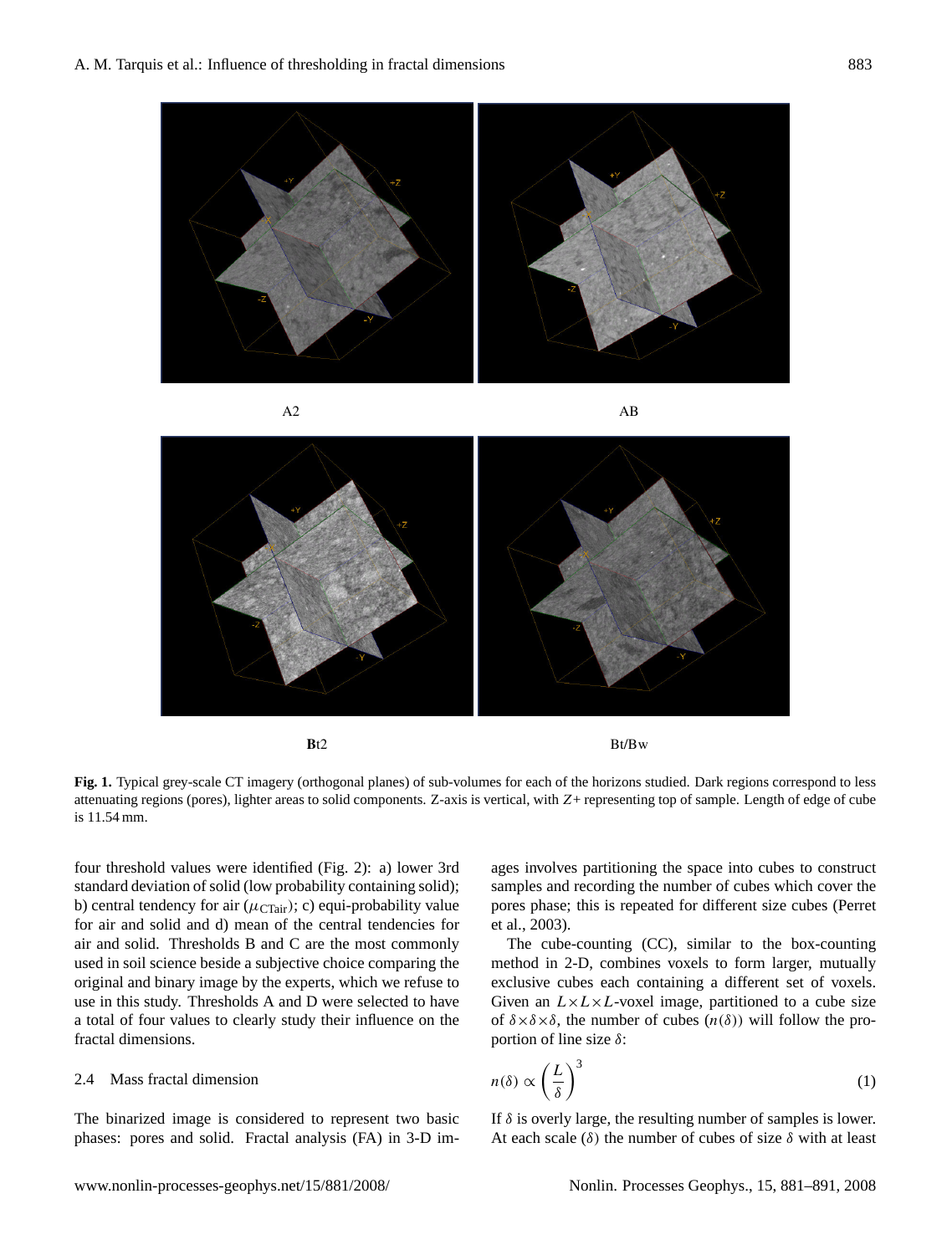

Fig. 2. Graphical representation of the different thresholding criteria, used to binarize the frequency distribution of CT values: A distribution of solid, B – mean of CT values of air ( $\mu_{\text{CTair}}$  ), C –  $V_1$  are producing the mean CT values of solid ( $\mu$ <sub>CTsolid</sub>). – CT value corresponding to 0.01% distribution of the CT values equi-probability CT values of air and solid and D – average of mean

one pixel belonging to the pore space  $(N(\delta))$  is recorded. Being  $N_i(\delta)$  the number of cubes of size  $\delta$  with j pixels belonging to the pore space (with a value from 1 to  $\delta \times \delta \times \delta$ ):

$$
N(\delta) = \sum_{j=1}^{\delta^3} N_j(\delta)
$$
 (2)

For a fractal set a log-log plot of  $N(\delta)$  vs.  $\delta$  gives:

$$
N(\delta) \propto \delta^{-D_m} \tag{3}
$$

which yields a line of slope equal to  $-D_m$ ; being  $D_m$  the mass fractal dimension. It is expected that, as the object fills the space in 3-D,  $D_m$  will approach the Euclidean dimension  $(E)$  of three.

Given the relation (1) it is now instructive to seek bounds on the values the function  $N(\delta)$  can take based on Bird et al. (2006) work. We denote the fraction of the image occupied by pore phase at the finest resolution (i.e. porosity) by  $p$ . If  $p=1$  the number of cubes required to cover the set is  $\left(\frac{L}{r}\right)^2$ and this is trivially an upper bound for  $N(\delta)$  when  $p<1$ . In order to derive a lower bound, we consider the situation in which the cubes cover the set but no part of the complementary set. If this were to occur, then the number of cubes is equal to  $\left(\frac{L}{r}\right)^2 f$ . In general, the cubes will cover part of the complementary set and consequently the former number of cubes is a lower bound for  $N(\delta)$ . We may now write that  $N(\delta)$  must satisfy the inequalities:

$$
\left(\frac{L}{r}\right)^2 f \le N(r) \le \left(\frac{L}{r}\right)^2\tag{4}
$$

In terms of the log-log plot used to extract a mass fractal dimension, these inequalities result in two parallel reference



Fig. 3. Soil porosity versus CT units of threshold for each horizon of porosity per CT unit. and sub-volume. Linear fits for each horizon represents the change

lines of slope −3, between which the measured data must lie. The vertical spacing between these lines is equal to  $log(p)$ . For all images sharing a common value of  $p$ , the cube counting data will lie between these bounding lines. Analytically, we can conclude that the higher the porosity, the closer the boundary lines are and then  $D_m$  value will be closer to 3.

# 2.5 Entropy dimension

30 clusive cubes each containing a different set of voxels. Given This calculation in 3-D imagery involves partitioning the space into cubes to construct samples with multiple scales. The cube-counting method (CC), similar to box-counting method in 2-D, combines voxels to form larger, mutually exan  $L \times L \times L$ -voxel image, partitioned to a cube grid of size  $\delta \times \delta \times \delta$ , the fraction of pore space  $(\mu_i)$  in each  $n(\delta)$  cubes (density) is calculated from:

$$
\mu_i = \frac{m_i}{m_T} = \frac{m_i}{\sum_{i=1}^{n(\delta)} m_i} \tag{5}
$$

where  $m_i$  is the number of pore class voxels in cube i, and  $m<sub>T</sub>$  is the total number of pore class voxels in an image. In this case, the pore density is the measure and the cube grid the support. When computing the number of cubes of size δ, the possible values of  $m_i$  range from 0 to  $\delta \times \delta \times \delta$ . So, if  $N_i(\delta)$  is the number of cubes containing j voxels of pore volume in a given grid, Eqs. (4) and (5) can then be combined (Barnsley et al., 1988):

$$
\sum_{i=1}^{n(\delta)} \mu_i(\delta) = \sum_{i=1}^{n(\delta)} \left(\frac{m_i}{m_T}\right) = \sum_{j=1}^{\delta^3} N_j(\delta) \left(\frac{j}{m_T}\right)
$$
(6)  
where:  $m_T = \sum_{j=1}^{\delta^3} j N_j(\delta)$ .

 $j=1$ 

Nonlin. Processes Geophys., 15, 881[–891,](#page-0-0) 2008 www.nonlin-processes-geophys.net/15/881/2008/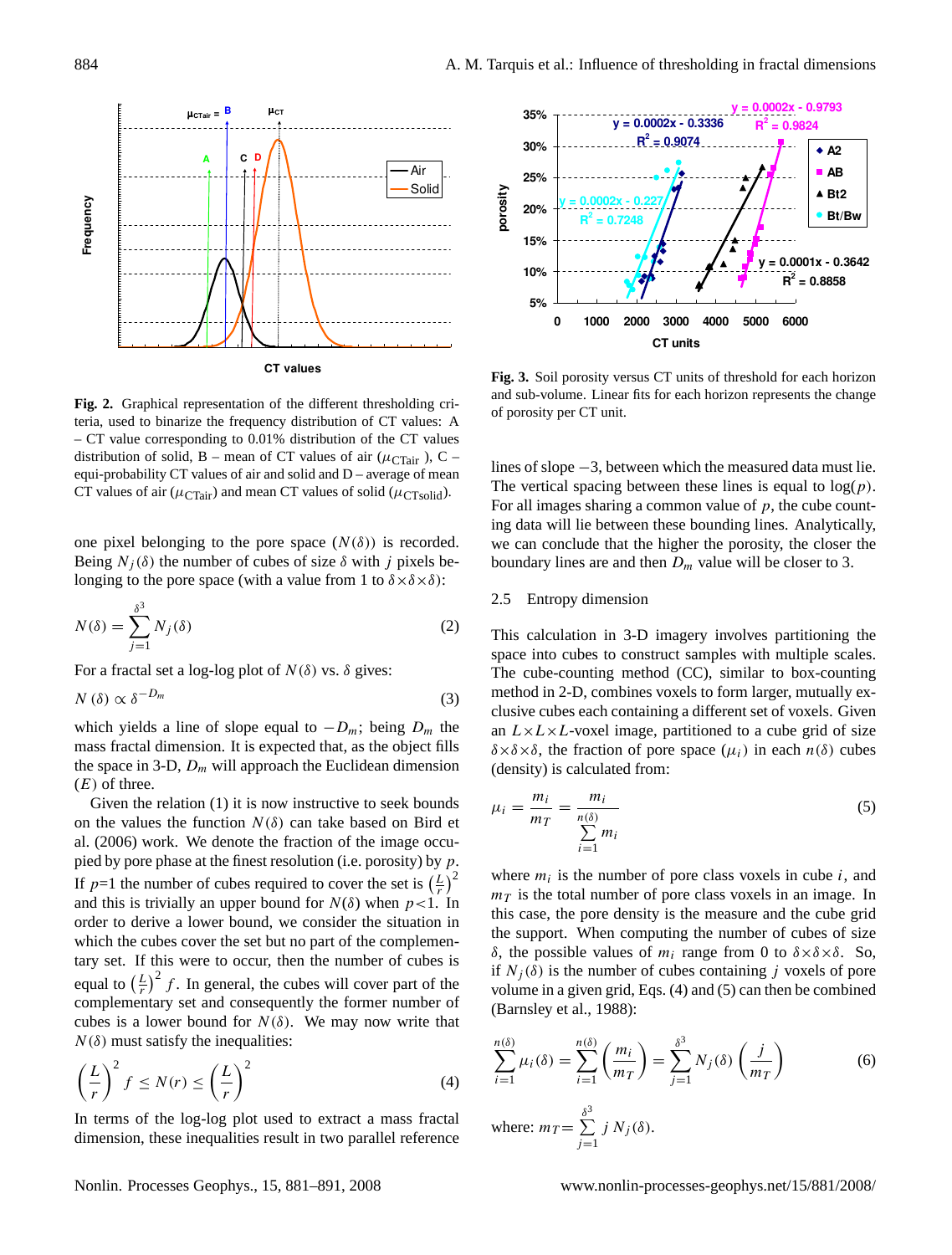

**Fig. 4.** Log-log plot of N (δ) versus cube size (δ) at different threshold values for each horizon and sub-volume a. Left columns shows all the size range, right column shows from  $\delta = 2$  till  $\delta = 16$  voxels. Gray line is the maximum line boundary, blue and red lines are the minimum line boundary respectively for B and D threshold values.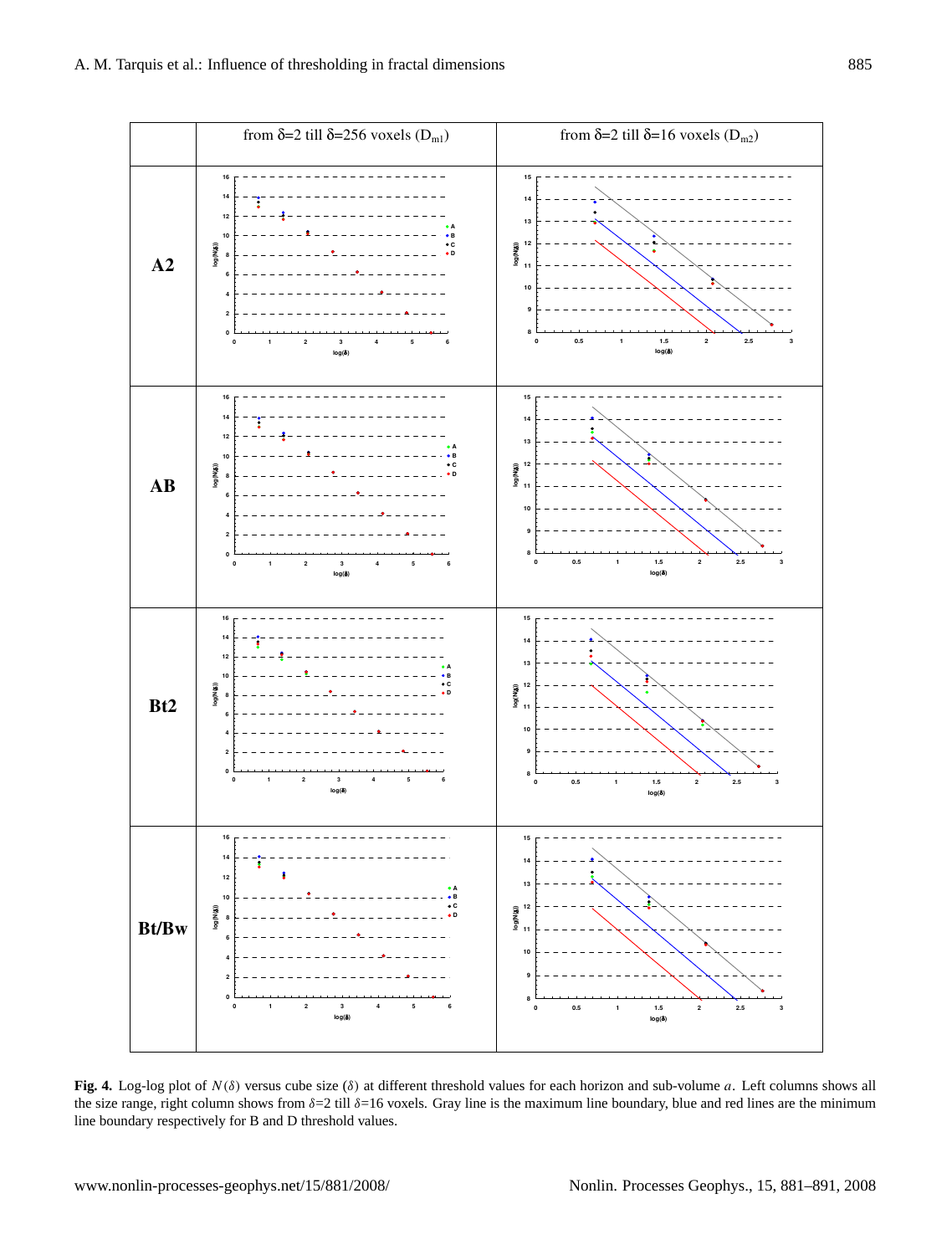|                |              | Threshold values                        |                    |                                        |                                            |  |  |
|----------------|--------------|-----------------------------------------|--------------------|----------------------------------------|--------------------------------------------|--|--|
| Horizon        | Subvolume    | Lower 3rd solid<br>standard dev.<br>(A) | Air<br>mean<br>(B) | Air & solid<br>equi-probability<br>(C) | Average of means for<br>air & solid<br>(D) |  |  |
|                | a            | 2336                                    | 2370               | 2681                                   | 3047                                       |  |  |
| A <sub>2</sub> | b            | 2126                                    | 2210               | 2464                                   | 2940                                       |  |  |
|                | $\mathbf{c}$ | 2397                                    | 2597               | 2682                                   | 3148                                       |  |  |
|                | a            | 4717                                    | 4865               | 4987                                   | 5466                                       |  |  |
| AB             | b            | 4644                                    | 4737               | 4876                                   | 5376                                       |  |  |
|                | $\mathbf{c}$ | 4854                                    | 5029               | 5134                                   | 5639                                       |  |  |
|                | a            | 3595                                    | 3552               | 3855                                   | 4679                                       |  |  |
|                | b            | 4193                                    | 4421               | 4481                                   | 5165                                       |  |  |
| Bt2            | $\mathbf{c}$ | 3578                                    | 3818               | 3842                                   | 4746                                       |  |  |
|                | a            | 1916                                    | 2055               | 2218                                   | 2775                                       |  |  |
|                | b            | 2335                                    | 2447               | 2589                                   | 3070                                       |  |  |
| Bt/Bw          | $\mathbf{c}$ | 1825                                    | 1777               | 2043                                   | 2521                                       |  |  |

**Table 2.** Threshold values obtained applying different methods: A) CT value that represent the 0.1% of the CT values distribution corresponding to solid; B) average of CT values corresponding to air; C) intersection point of frequency distribution of CT values corresponding to air and solid and D) mean of average CT values corresponding to air and average CT values corresponding to solid.

By using the distribution function  $N_i(\delta)$  it simplifies calculations and reduces computational errors (Barnsley et al., 1988). The entropy of the system is estimated through this dimension by the relation (Feder, 1989):

$$
D_1 = \lim_{\delta \to 0} \frac{\sum_{i=1}^{n(\delta)} \mu_i(\delta) \log \left[\mu_i(\delta)\right]}{\log \delta} = \lim_{\delta \to 0} \frac{S(\delta)}{\log \delta} \tag{7}
$$

The higher the  $D_1$  is, the lower the information (higher uncertainty) we have on the distribution of pore/solid fractions achieving a higher homogeneity. Contrary, the lower the values of  $D_1$ , the more information (lower uncertainty) we have on this distribution and then lower homogeneity.

The lower and upper limits of  $S(\delta)$  were calculated in function of the porosity  $(p)$  for 3-D binary images given:

$$
3\ln\left(\frac{L}{\delta}\right) + \ln(p) < -\sum_{i=1}^{n(\delta)}\mu_i\ln(\mu_i) < 3\ln\left(\frac{L}{\delta}\right) \tag{8}
$$

the bounding functions when included on the plot of entropy against  $ln(\delta)$  again yield two parallel lines of slope 3, with separation of  $ln(p)$ . The higher the porosity, the closer the two boundaries and  $D_1$  will approach 3.

# **3 Results and discussion**

#### 3.1 Thresholding methods

As indicated in Table 2, the mean of the modal values for the air and solid distributions consistently resulted in the largest thresholding values, followed by the equi-probability value for the two distributions. Though the thresholding values corresponding to the other two criteria were consistently lower than those obtained from both distributions, there was no consistent trend between the air mean and the lower 3rd standard deviation of the solid distributions. A variation of specific thresholding values, among subvolumes of a given sample, suggests the high variability in the intensity field obtained from the CT scan. As indicated in Fig. 3, apparent porosity was more sensitive to the selected thresholding criteria in the Bt/Bw horizons than for the A2 and AB horizons, which followed a more linear trend. However, Bt/Bw is less sensitive to thresholding criteria than the Bt2 horizon.

## 3.2 Mass fractal dimension

For all horizons, the porosity obtained varied as a function of the threshold method applied (Table 3). As expected, threshold method D gave the higher porosity, from 24% for the A2 horizon to 28% for the AB horizon, and threshold method A gave the lowest, from 8% for the Bt/Bw horizon to 10% for the AB horizon. In all cases, we obtain statistically significant straight-line fits  $(R^2 > 0.98)$  for the full range of box sizes considered (from 1 to 256 voxels) as it is shown in Table 3 ( $D_{m1}$ ). The mass fractal dimensions derived from these calculations are very close to 3, with the lowest being 2.70 for A2 horizon using threshold method A, and the highest 2.94 for horizons AB, Bt2 and Bt/Bw, when applying method D. Comparing among horizons (Table 3), the A2 horizon always exhibited the lowest value in  $D_m$  and Bt2 the highest value, regardless of the thresholding method.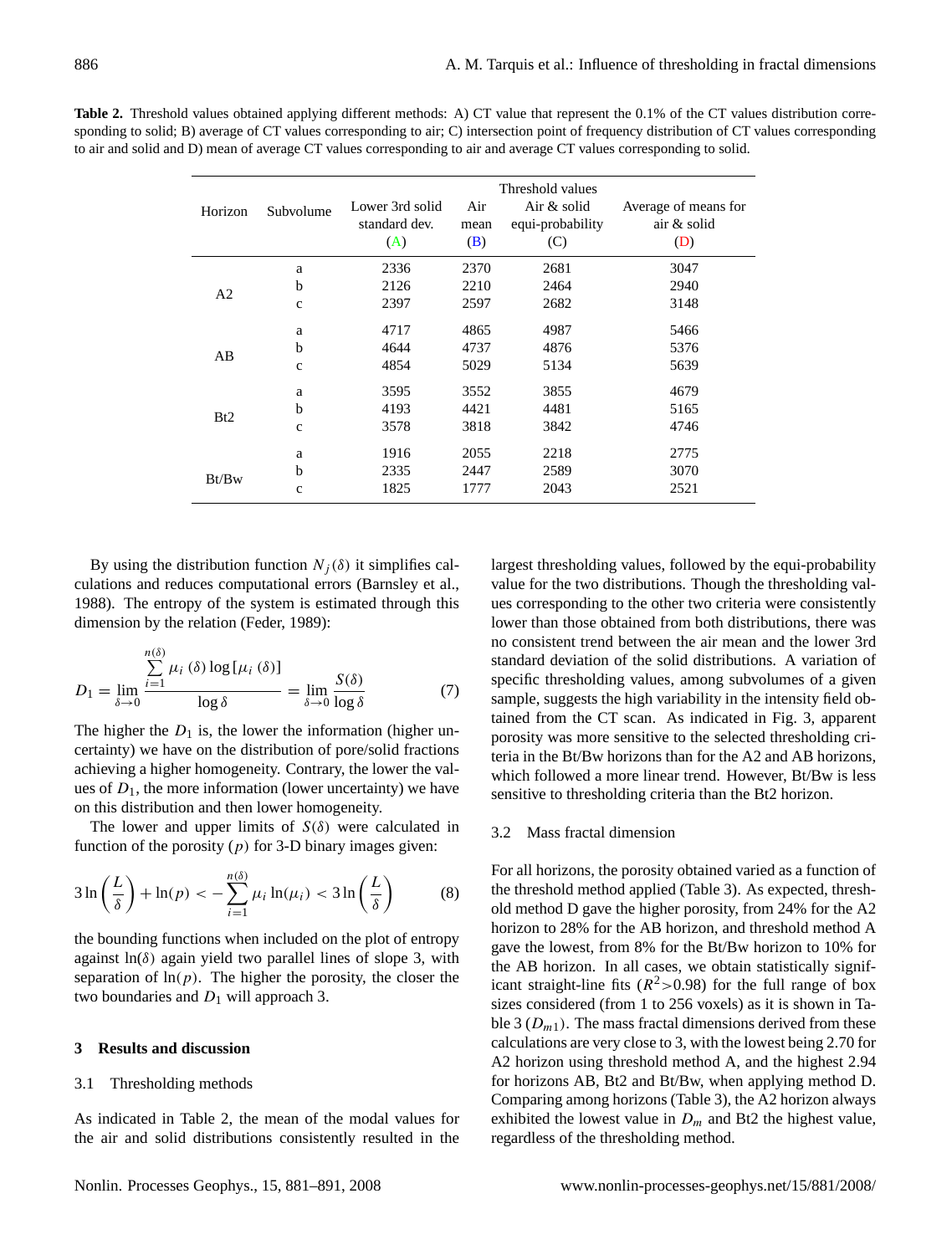**Table 3.** Average (three replicates) porosity and mass dimension  $(D_m)$  for each horizon and thresholding criteria based on a range from  $\delta=2$ till  $\delta$ =256 voxels ( $D_{m1}$ ) and from  $\delta$ =2 till  $\delta$ =16 voxels ( $D_{m2}$ ). For all linear fits the  $R^2$  obtained was higher than 0.98.

| Horizon        | Threshold | Porosity $\pm$ s.e. |       | $D_{m1}$ | $R^2$ | $D_{m2}$ | $R^2$ |
|----------------|-----------|---------------------|-------|----------|-------|----------|-------|
|                | A         | 8.749               | 0.003 | 2.703    | 0.994 | 2.222    | 0.993 |
| A <sub>2</sub> | B         | 10.013              | 0.013 | 2.734    | 0.999 | 2.670    | 0.995 |
|                | C         | 13.348              | 0.010 | 2.798    | 0.997 | 2.439    | 0.992 |
|                | D         | 23.966              | 0.014 | 2.900    | 0.994 | 2.202    | 0.993 |
|                | A         | 10.253              | 0.023 | 2.797    | 0.996 | 2.833    | 0.996 |
| AB             | B         | 12.594              | 0.024 | 2.834    | 0.999 | 2.933    | 0.999 |
|                | C         | 14.729              | 0.021 | 2.859    | 0.997 | 2.861    | 0.997 |
|                | D         | 27.515              | 0.028 | 2.935    | 0.995 | 2.786    | 0.995 |
|                | A         | 8.950               | 0.019 | 2.838    | 0.996 | 2.222    | 0.993 |
| Bt             | B         | 10.661              | 0.029 | 2.856    | 0.999 | 2.776    | 0.997 |
|                | C         | 12.139              | 0.024 | 2.872    | 0.997 | 2.534    | 0.990 |
|                | D         | 24.978              | 0.017 | 2.940    | 0.996 | 2.409    | 0.985 |
|                | A         | 7.871               | 0.009 | 2.800    | 0.996 | 2.397    | 0.987 |
| Bt/Bw          | B         | 9.741               | 0.017 | 2.823    | 0.999 | 2.776    | 0.997 |
|                | C         | 12.765              | 0.009 | 2.864    | 0.997 | 2.504    | 0.990 |
|                | D         | 26.086              | 0.012 | 2.939    | 0.994 | 2.280    | 0.985 |



Fig. 5. Mass fractal dimension  $(D_m)$  versus porosity for each horizon and sub-voxel. Logarithmic regression lines and their corresponding equation are included in each graphic.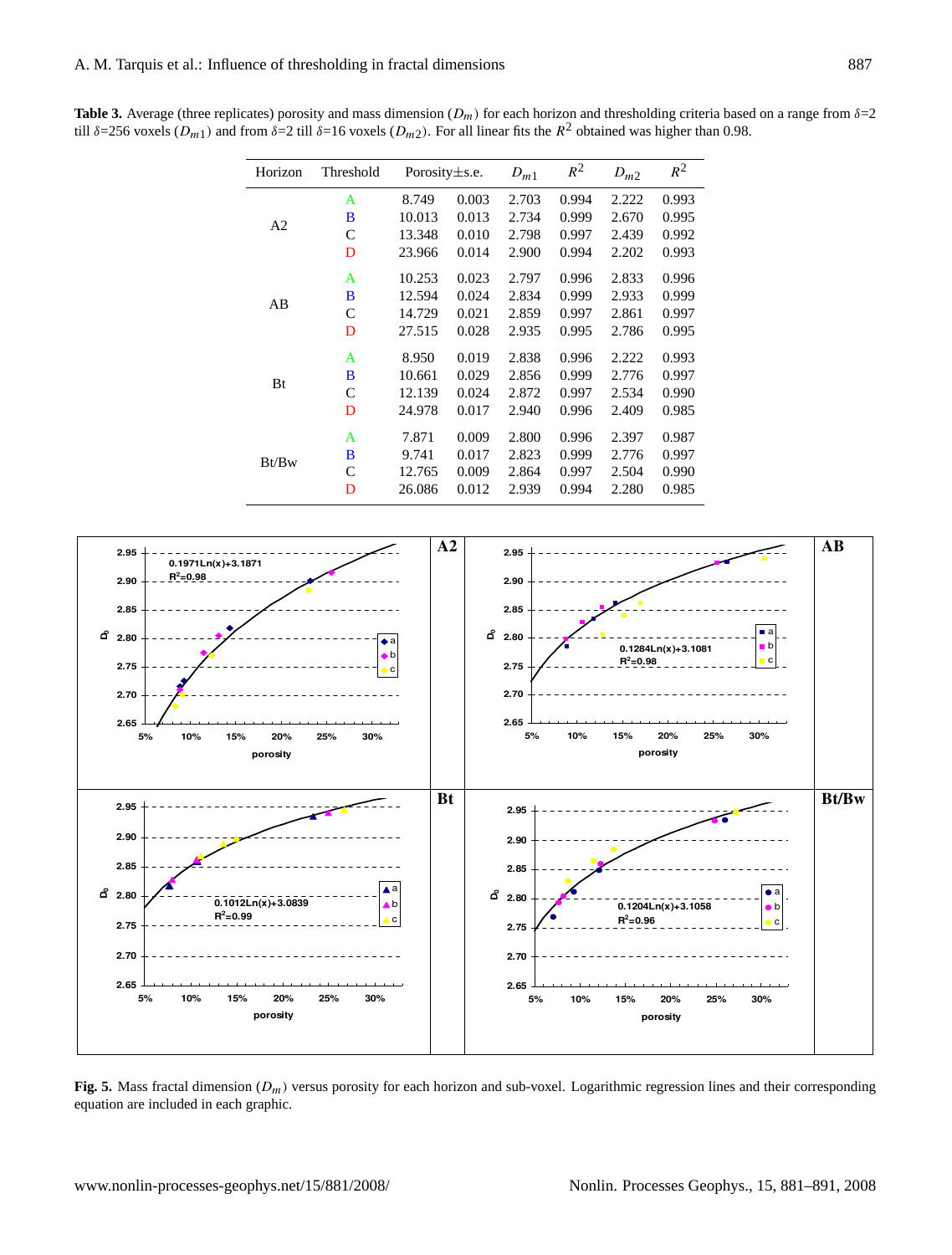

Fig. 6. Entropy fractal dimension  $(D_1)$  versus porosity for each horizon and sub-voxel. Logarithmic regression lines and their corresponding their corresponded equation are included in each graphic. equation are included in each graphic.

In order to closely examine the relationship between porosity and mass fractal dimension, a bi log plot of *N(*δ) and  $\delta$  is shown in more detail (Fig. 4). It is now apparent that soil porosity is mainly affecting the smallest voxels from length size  $\delta = 2$  to 16 that influence the  $D_m$  value obtained. If we reduce our estimation of  $D_m$  to this size range  $(D_{m2})$  values are lower and show more variation (Table 3). From now on, we will use only  $D_{m1}$  and named it as  $D_m$ .

At the highest porosity values (Table 3), the differences in  $D_m$  among the horizons are much smaller than at the lowest values. Moreover, it was observed that, for each horizon, the trend was not linear, but rather showed several increments that can be fitted by a logarithmic curve. To study this observation closer, several plots were done to see the variation of  $D_m$  versus porosity for each horizon and sub-voxel (Fig. 5). What can easily be seen is that for a certain horizon it didn't matter what the porosity for each sub-voxel and threshold was, all of them follow a pattern. This pattern is different depending on the horizon. In the case of the horizon AB, subvoxel  $c$  is different from the other two, highlighting a possible problem in the image due to a beam hardening effect that

was verified. For this reason, we didn't include sub/voxel c in the logarithmic regression for this horizon.

Comparing these results to the particle size distribution (PSD) and depth for each horizon (Table 1), it can be observed that the most superficial one (A2) and with higher coarse sand percentage (62%) presents the steepest curve with respect to porosity (Fig. 5). Next horizon, AB, reduces the curve convexity as it shows a reduction to 26% of coarse sand and its depth (lower than 35 cm) protect it from any tillage practice. With the last two horizons, the clay percentage increases to double (35%) and has a low percentage in coarse sand. The curves of  $D_0$  versus porosity are quite close and show the lower coefficients values multiplying Ln(porosity).

#### 3.3 Entropy and correlation dimension

After calculating  $S(\delta)$  for all binary images, it was plotted against  $log(\delta)$ ; a clear linear pattern was observed in all plots (data not shown). The same comments that we have made for  $D_m$  could be applied here too. Table 4 shows the results obtained from function of soil horizon and threshold applied.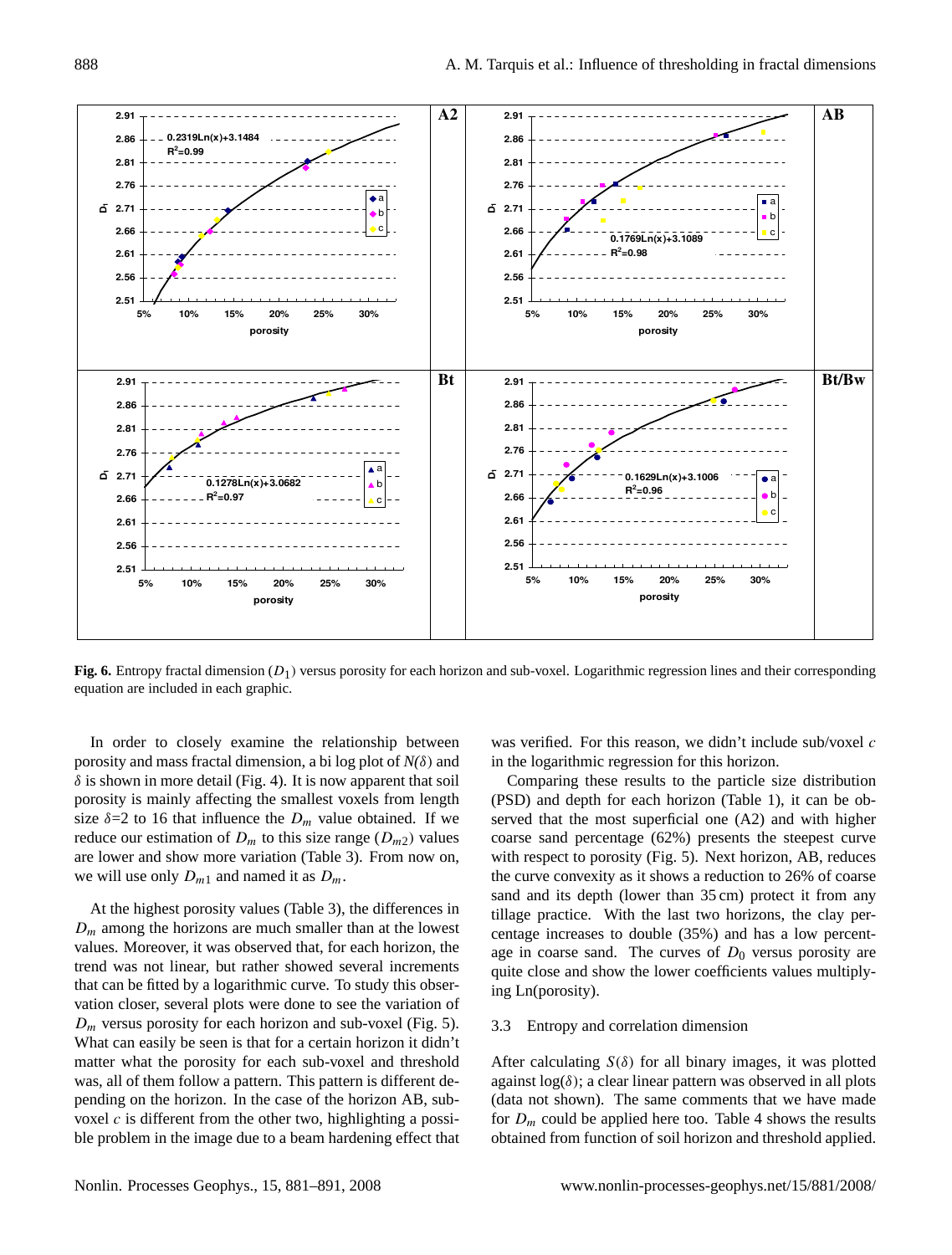

**Fig. 7.** Mass fractal dimension  $(D_m)$  and entropy fractal dimension Figure 7. Mass fractal dimension (  $\theta$  **Conclusions** (  $\theta$  **4 Conclusions**  $(D_1)$  versus porosity for each horizon. Horizon AB is represented

Figure 7. Mass fractal dimension (  $\mu$  ), the mass fractal dimension (  $\mu$  ) and the porosity and  $D_1$  increases approaching the value of 3 and the tal set of 12 sample pointing out a high homogeneity. As we did for mass di-<br>age into binary The higher the threshold value (from A to D), the higher the threshold value (from A to D), the higher the  $\sim$ s.e. decreases. At threshold D all  $D_1$  are higher than 2.90, mension, we plotted  $D_1$  for each horizon versus the porosity of the soil at that threshold value (Fig. 6) realizing again that each sub-voxel differs in the porosity and  $D_1$  associated, the three of them varies  $D_1$  similarly when the threshold is pushed forward. For example, this trend for horizon A2 is much more linear for  $D_1$  case than for  $D_m$  values. At the same time, AB shows a big difference in sub-voxel  $c$  with respect to sub-voxel *a* and *b*.

Once these fractal dimensions versus porosity have been analyzed, all the horizons are plotted together for  $D_1$  and  $D_m$  (Fig. 7). In both it is clear that A2 shows a very distinctive trend more than the other three horizons pointing out the influence of a high percentage of coarse sand and being the most superficial horizon that can be affected by tillage prac-

**Table 4.** Entropy dimension  $(D_1)$ , average of each horizon based on the three replicates applying four different threshold values.

| Horizon        | Threshold | $D_1 \pm$ s.e. |       |  |  |
|----------------|-----------|----------------|-------|--|--|
|                | A         | 2.699          | 0.033 |  |  |
| A <sub>2</sub> | B         | 2.739          | 0.036 |  |  |
|                | C         | 2.809          | 0.021 |  |  |
|                | D         | 2.910          | 0.011 |  |  |
|                | A         | 2.876          | 0.076 |  |  |
|                | B         | 2.904          | 0.060 |  |  |
| ΑB             | C         | 2.920          | 0.051 |  |  |
|                | D         | 2.969          | 0.016 |  |  |
| Bt2            | A         | 2.915          | 0.013 |  |  |
|                | B         | 2.921          | 0.016 |  |  |
|                | C         | 2.929          | 0.007 |  |  |
|                | D         | 2.958          | 0.003 |  |  |
|                | A         | 2.846          | 0.057 |  |  |
| Bt/Bw          | B         | 2.859          | 0.066 |  |  |
|                | C         | 2.898          | 0.037 |  |  |
|                | D         | 2.957          | 0.015 |  |  |

tices. Horizon Bt2 shows the minimum slope in variations of  $D_m$  and  $D_1$  versus the porosity and therefore, versus threshold, similarly with low content in coarse sand, low content in silt and 35% in clay. AB and Bt/Bw are inside the area marked by the other two horizons. Bt/Bw has the lowest content in coarse sand (18%), a higher content in clay (35%) as Bt2 but higher content in silt compared with the rest of the horizons (10%).

#### **4 Conclusions**

tal set of 12 samples. In order to describe the porosity struc-3-D CT images from undisturbed soil samples were obtained from four horizons and three adjacent positions, having a toture, four threshold values were applied to convert each image into binary and then calculate  $D_m$  and  $D_1$  as a quantification of soil morphology.

The sensitivity of each horizon to the threshold value on porosity was revealed indicating the differences in the CT unit values histogram among horizons although with these types of analyses, results cannot reflect the space arrangement of pores.

36 from 3.00 to 2.20. Observing the log-log plots to estimate the both fractal dimensions, however depending on the range of Linear scaling was observed over all the cube sizes for cube sizes used in the linear regression, the values obtained changed. For example, in one of the images  $D_m$  could vary dimensions, we conclude that threshold influenced mainly the scaling in the smallest cubes (length of size from 1 to 16 voxels).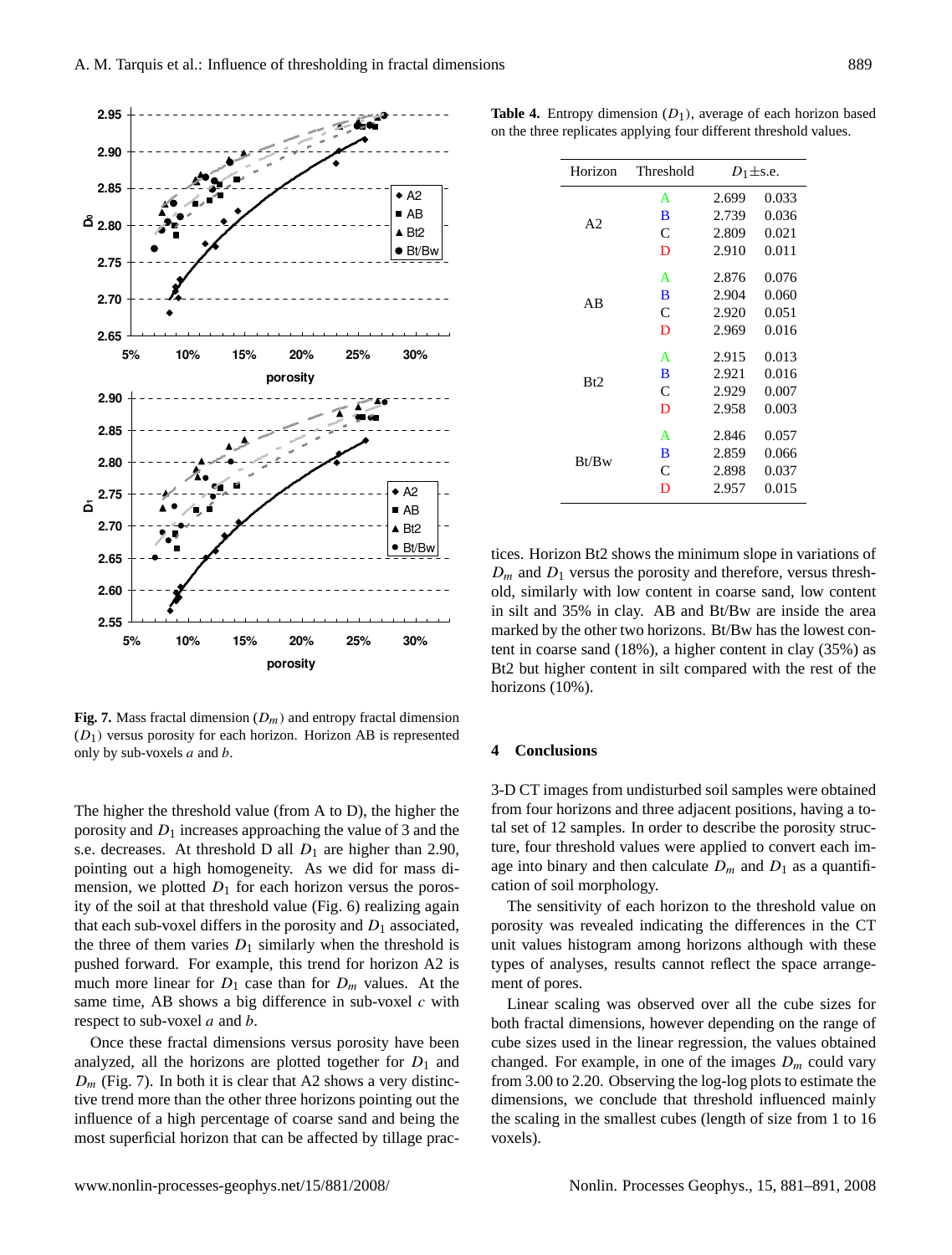$D_m$  and  $D_1$  showed a logarithmic relation with the apparent porosity in the image for the 12 samples studied. Plotting all the data of porosity and its  $D_m$  or  $D_1$  independently of the threshold applied, the increase of both with respect to porosity defining a characteristic feature for each horizon that indirectly differentiate their structures. These differences can be explained based on the texture and depth of each horizon. These  $D_m$  variations are in agreement with the functional box-counting concept presented by Lovejoy et al. (1987) to extract the multiple dimensions of multiscale fields. Further research is necessary to present a wider variability in soil texture and applying this type of analysis so a statistical analysis can be made in order to estimate these relationships. However, from these results we can conclude that the higher the porosity, the harder it is to differentiate the differences in  $D_m$ and  $D_1$  among horizons.

This indicates that fractal/multifractal analysis of the CT unit values could be applied to be able to choose an optimal thresholding as it is already used in many areas of geoscience.

*Acknowledgements.* Second author acknowledges the Canadian Foundation for Innovation and Ontario Innovation Trust for providing funding to acquire the micro-CT scanning system, as well as EVS (now GE Medical) of London, Canada for designating micro-CT laboratory as Luminary Site. The funding of Madrid Autonomous Community (CM) under projects number M070020163 and M0800204139 is greatly appreciated.

Edited by: Q. Cheng

Reviewed by: X. Deyi, K. Oleschko, and two other anonymous referees

### **References**

- Anderson, S. H., Gantzer, C. J., Boone, J. M., and Tully, R. J.: Rapid nondestructive bulk density and soil-water content determination by computed tomography, Soil. Sci. Soc. A. J., 52, 35–40, 1988.
- Anderson, A. N., McBratney, A. B., and FitzPatrick, E. A.: Soil Mass, Surface, and Spectral Fractal Dimensions Estimated from Thin Section Photographs, Soil. Sci. Soc. A. J., 60, 962–969, 1996.
- Anderson, S. H., Wang, H., Peyton, R. L., and Gantzer, C. J.: Estimation of porosity and hydraulic conductivity from x-ray CTmeasured solute breakthrough, in: Applications of X-ray Computed Tomography in the Geosciences, edited by: Mees, F., Swennen, R., Van Geet, M., and Jacobs, P., p. 135–149, Geological Society of London Spec. Pub. 215, Geological Society of London, London, 2003.
- Barnsley, M. F., Devaney, R. L., Mandelbrot, B. B., Peitgen, H. O., Saupe, D., and Voss, R. F.: The Science of Fractal Images, edited by: Peitgen, H. O. and Saupe, D., Springer-Verlag, New York, 66–67, 1988.
- Bartoli, F., Bird, N. R., Gomendy, V., Vivier, H., and Niquet, S.: The relation between silty soil structures and their mercury porosimetry curve counterparts: fractals and percolation, Eur. J. Soil Sci., 50, 9–22, 1999.
- Baveye, P., Boast, C. W., Ogawa, S., Parlange, J. Y., and Steenhuis, T.: Influence of image resolution and thresholding on the apparent mass fractal characteristics of preferential flow patterns in field soils, Water Resour. Res., 34, 2783–2796, 1998.
- Bird, N., Díaz, M. C., Saa, A., and Tarquis, A. M.: A Review of Fractal and Multifractal Analysis of Soil Pore-Scale Images, J. Hydrol., 322, 211–219, 2006.
- Brakensiek, D. L., Rawls, W. J., Logsdon, S. D., and Edwards, W. M.: Fractal description of macroporosity, Soil Sci. Soc. Am. J., 56, 1721–1723, 1992.
- Buczhowski, S., Hildgen, P., and Cartilier, L.: Measurements of fractal dimension by box-counting: a critical analysis of data scatter, Physica A, 252, 23–24, 1998.
- Crawford, J. W. and Matsui, N.: Heterogeneity of the pore and solid volume of soil: distinguishing a fractal space from its non-fractal complement, Geoderma, 73, 183–195, 1996.
- Crawford, J. W., Baveye, P., Grindrod, P., and Rappoldt, C.: Application of Fractals to Soil Properties, Landscape Patterns, and Solute Transport in Porous Media, in: Assessment of Non-Point Source Pollution in the Vadose Zone, Geophysical Monograph, 108, edited by: Corwin, D. L., Loague, K., and Ellsworth, T. R., American Geophysical Union, Wahington, D.C., p. 151, 1999.
- Crawford, J. W., Matsui, N., and Young, I. M.: The relation between the moisture-release curve and the structure of soil, European J. of Soil Sci., 46, 369–375, 1995.
- Dathe, A., Eins, S., Niemeyer, J., and Gerold, G.: The surface fractal dimension of the soil-pore interface as measured by image analysis, Geoderma, 103, 203–229, 2001.
- Dathe, A. and Thulner, M.: The relationship between fractal properties of solid matrix and pore space in porous media, Geoderma, 129, 279–290, 2005.
- Elliot, T. R. and Heck, R. J.: A comparison of 2D and 3D thresholding of CT imagery, Can. J. Soil Sci., 87(4), 405–412, 2007.
- EMBRAPA SOLOS: Sistema de Clasificacao de Solos, 2a Edicao, Empresa Brasileira de Pesquisa Agropecuaria, Solos, Rio de Janeiro, 306 pp, 2006.
- Feder, J.: Fractals, Plenum Press, New York, p. 83–84, 1989.
- Gantzer, C. J. and Anderson, S. H.: Computed tomographic measurement of macroporosity in chisel-disk and no-tillage seedbeds, Soil Tillage Res., 64, 101–111, 2002.
- GE Healthcare: MicroView 2.1.2 MicroCT Visualization and Analysis, London, Canada, pp 315, 2006.
- Gibson, J. R., Lin, H., and Bruns, M. A.: A comparison of fractal analytical methods on 2- and 3-dimensional computed tomographic scans of soil aggregates, Geoderma, 134, 335–348, 2006.
- Giménez, D., Allmaras, R. R., Huggins, D. R., and Nater, E. A.: Mass, surface and fragmentation fractal dimensions of soil fragments produced by tillage, Geoderma, 86, 261–278, 1998.
- Giménez, D., Allmaras, R. R., Nater, E. A., and Huggins, D. R.:. Fractal dimensions for volume and surface of interaggregate pores – scale effects, Geoderma, 77, 19–38, 1997.
- Grevers, M. C. J. and de Jong, E.: Evaluation of soil-pore continuity using geostatistical analysis on macroporosity in serial sections obtained by computed tomography scanning, in: Tomography of soil-water-root processes, edited by: Anderson, S. H. and Hopmans, J. W., p. 73–86, SSSA Spec. Bub., 36, SSSA, Madison, WI, 1994.
- Lovejoy, S., Schertzer, D., and Tsonis, A. A.: Functional Box-Counting and Multiple Elliptical Dimensions in Rain, Science,